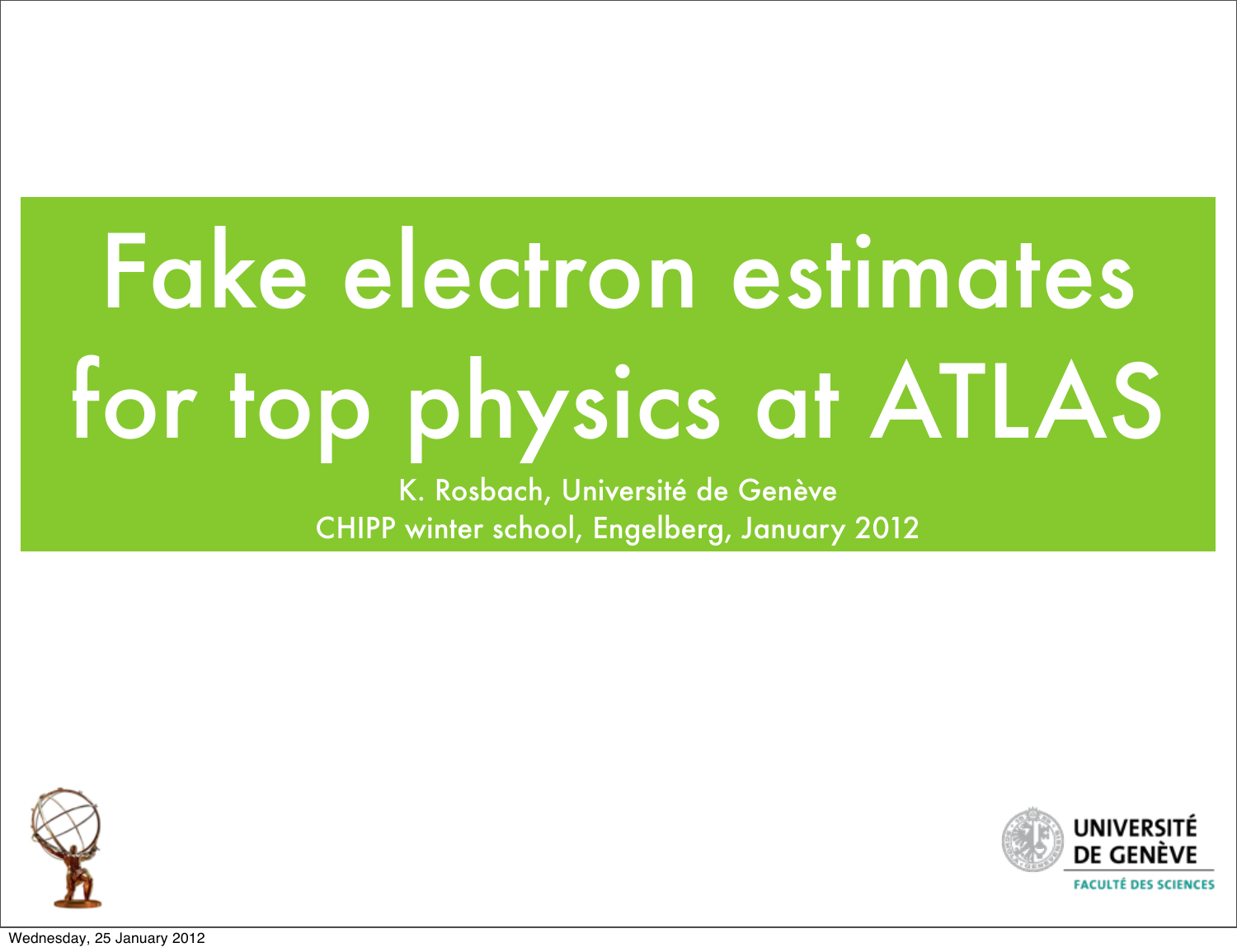## Motivation

- LHC is a top factory: about 80 million top quark pairs produced per year, and 34 million single tops (at design luminosity).
- Top-Antitop event with semi-leptonic decay (2 b-jets,  $W \rightarrow \ell \nu$ ,  $W \rightarrow qq$ ).
- Important background: QCD multi-jet events where one jet is misidentified as an electron.
- Difficult to describe with  $MC \rightarrow$  use a data-driven approach.

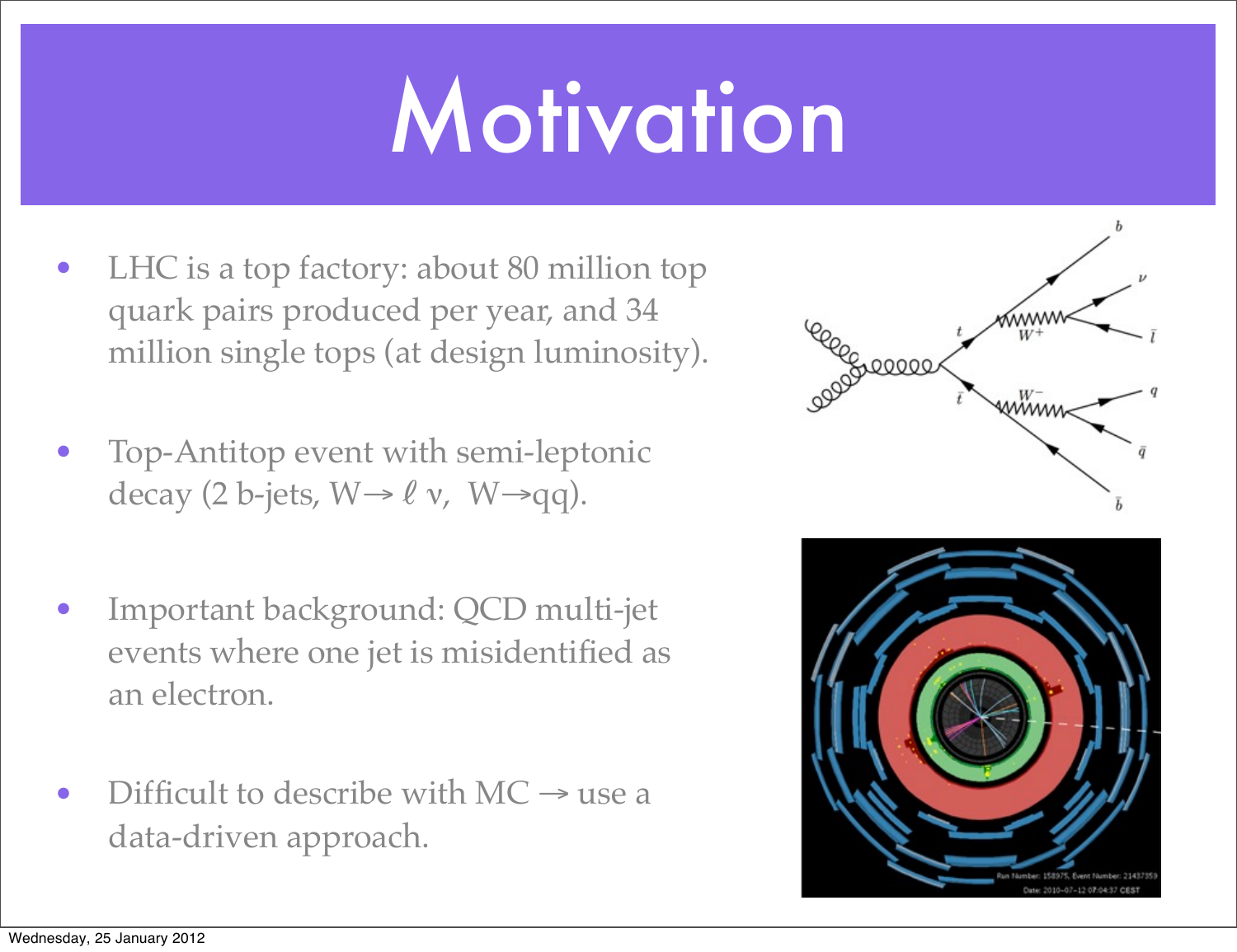#### Anti-Electron method and event selection

- Obtain **model for QCD background** by modifying the electron selection → "Anti-Electrons"
- Apply **nominal ttbar**  $\rightarrow$  e+jets selection, but with anti-electrons:
	- Event-level cuts: GRL, sub-detector quality flags, 1 good primary vertex.
	- Trigger: One loose electron, energy threshold is period-dependent.
	- Exactly 1 anti-electron, no other "good" lepton  $(p_T > 25 \text{ GeV})$ .
	- At least 4 good jets  $(p_T>25 \text{ GeV})$ , at least 1-btag (MV1 tagger, 70% WP).
	- Missing transverse energy (MET)>30 GeV.
	- Transverse W mass (from MET and lepton)>30 GeV.
- ➡ **Anti-Electron selection**, providing QCD model.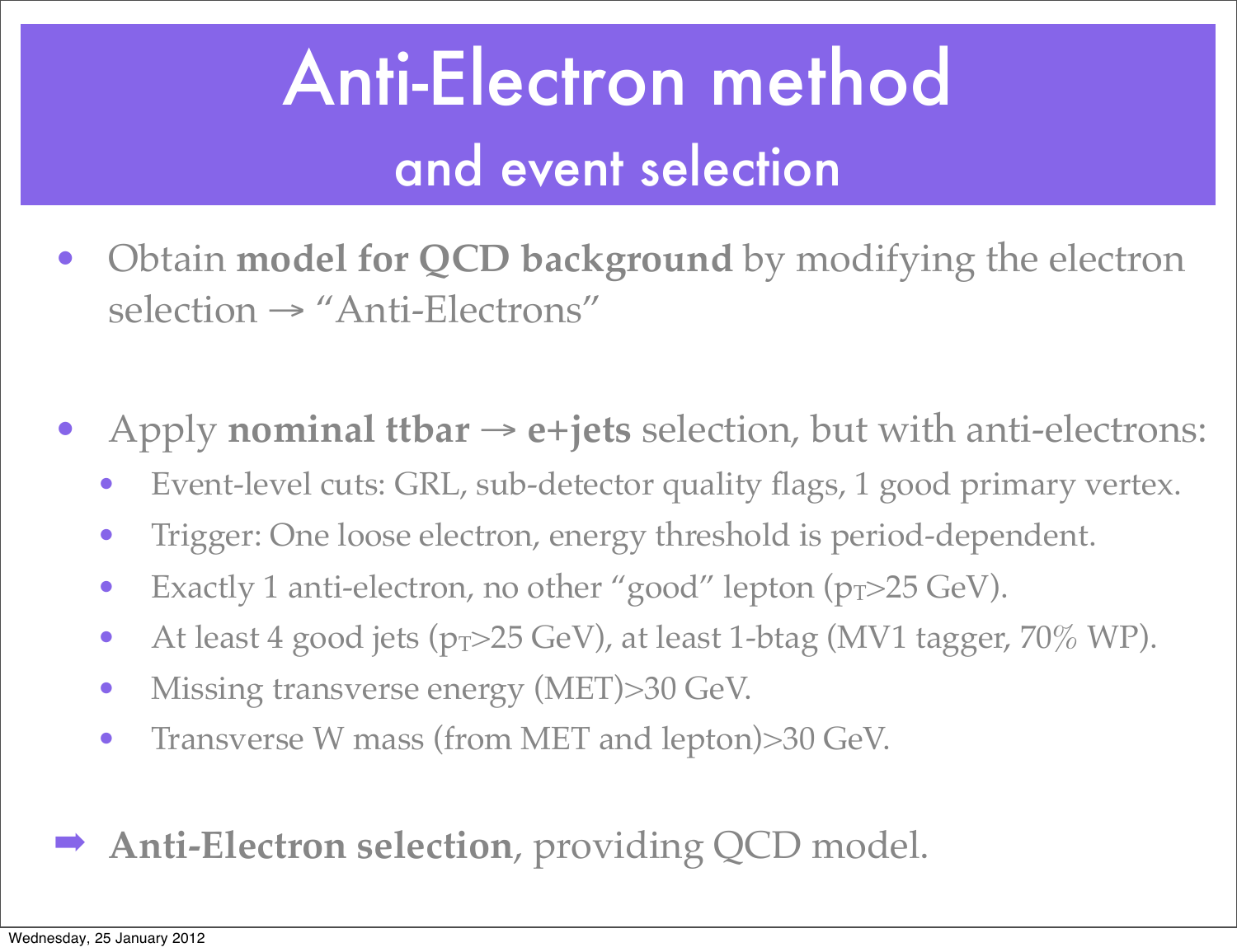### Modification of electron selection



• **"isEM" bitset**: Each bit describes one quality check an electron has to pass.

- Few checks for loose electrons, several for tight electrons.
- Nominal ttbar→e+jets selection requires tight electrons.
- **Idea:** Revert some of the bits required for tight electrons, but do not move outside of loose definition.